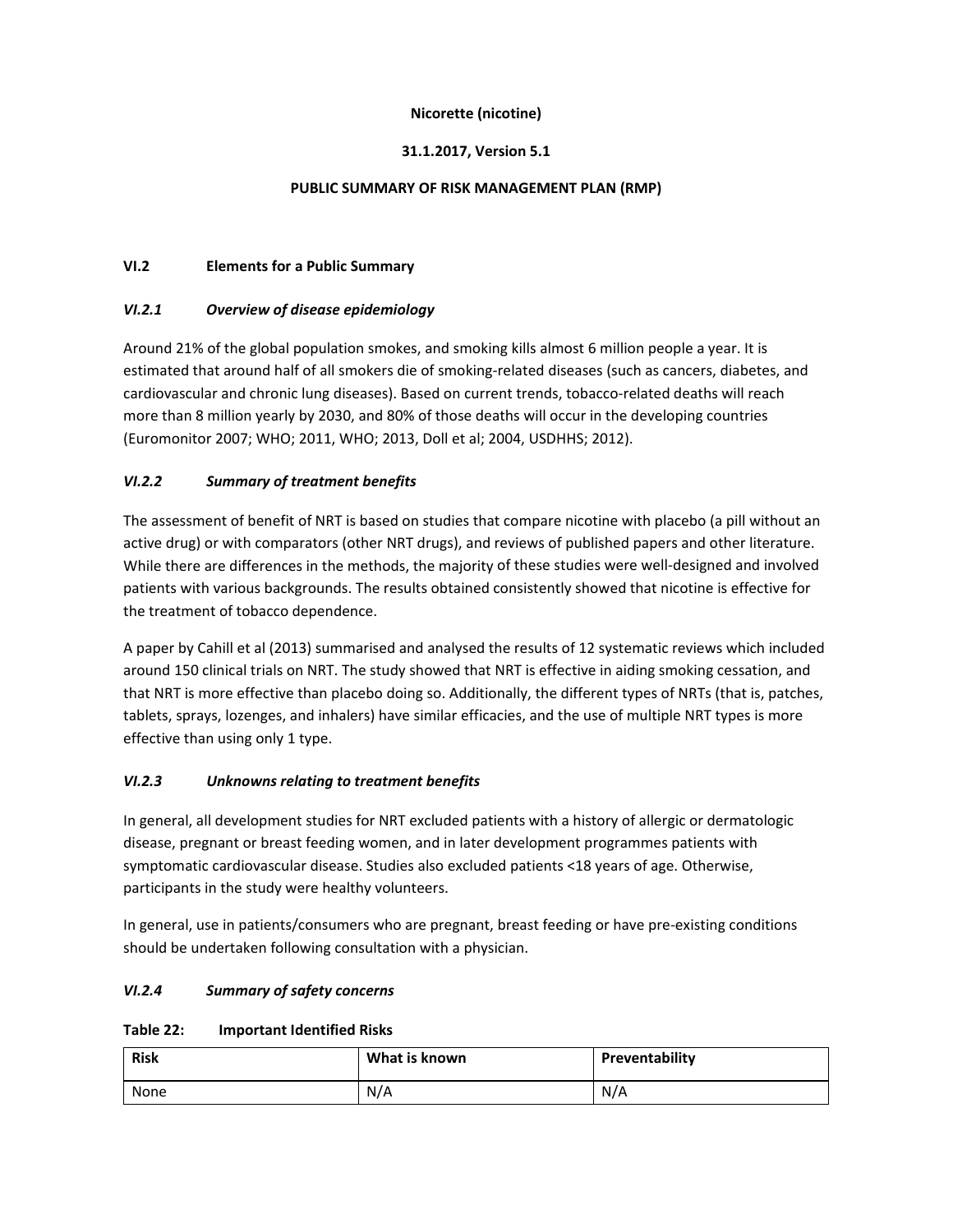#### **Table 23: Important potential risks**

| <b>Risk</b> | What is known | Preventability |
|-------------|---------------|----------------|
| None        | N/A           | N/A            |

### **Table 24: Missing information**

| <b>Risk</b> | What is known |
|-------------|---------------|
| None        | N/A           |

## *VI.2.5 Summary of risk minimisation measures by safety concern*

All medicines have a Summary of Product Characteristics (SmPC) that provides physicians, pharmacists and other health care professionals with details on how to use the medicine, the risks and recommendations for minimising them. A shortened version of this in lay language is provided in the form of the Package Leaflet (PL). The measures in these documents are known as routine risk minimisation measures.

This medicine has no additional risk minimisation measures.

#### *VI.2.6. Planned post‐authorisation development plan*

No post‐authorisation development is planned for nicotine.

#### *VI.2.7. Summary of changes to the Risk Management Plan over time*

| <b>Version</b> | Date                   | <b>Safety concerns</b>                                                                                                                                               | Comment                                                                                                                                                                                                                                                                                                  |
|----------------|------------------------|----------------------------------------------------------------------------------------------------------------------------------------------------------------------|----------------------------------------------------------------------------------------------------------------------------------------------------------------------------------------------------------------------------------------------------------------------------------------------------------|
| 1.0            | 27 October<br>2011     | Identified Risks: none<br>Potential Risks: none<br>Missing information: Limited<br>safety information in<br>subpopulation of patients with<br>cardiovascular disease | This is the first RMP combining all<br>formulations of nicotine.                                                                                                                                                                                                                                         |
| 2.0            | 13<br>February<br>2014 | No new safety concerns                                                                                                                                               | - Update of RMP format to comply with<br>Good Pharmacovigilance Practices (GVP)<br>Module V - Risk management systems<br>- Removal of the topic of "Harm Reduction"<br>(UK only) which is now complete, and did<br>not identify any potential risks associated<br>with the indication of harm reduction. |

### **Table 25: Major changes to the Risk Management Plan over time**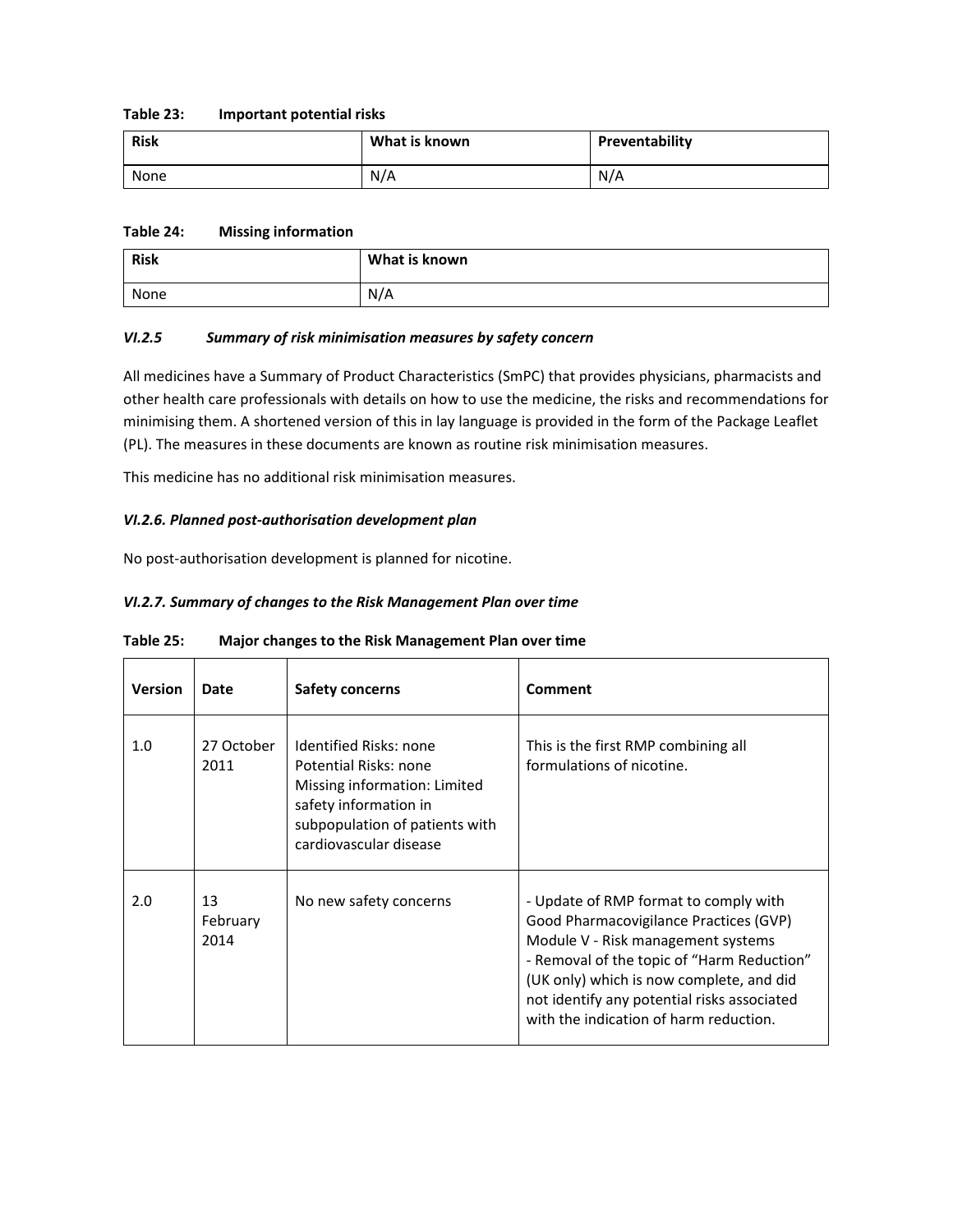| <b>Version</b> | Date                   | <b>Safety concerns</b>                                                                                                                                                                                                                                                                                 | <b>Comment</b>                                                                                                                                                                                                                                                                                                                                                                                                                                                                                                                                                                                                                                        |
|----------------|------------------------|--------------------------------------------------------------------------------------------------------------------------------------------------------------------------------------------------------------------------------------------------------------------------------------------------------|-------------------------------------------------------------------------------------------------------------------------------------------------------------------------------------------------------------------------------------------------------------------------------------------------------------------------------------------------------------------------------------------------------------------------------------------------------------------------------------------------------------------------------------------------------------------------------------------------------------------------------------------------------|
| 3.0            | 16<br>December<br>2014 | No new safety concerns                                                                                                                                                                                                                                                                                 | - Removal of quarterly monitoring of<br>cardiovascular events as a routine risk<br>minimisation measure, after fulfilling RMP<br>commitments to monitor quarterly data<br>from all sources in the subpopulation of<br>patients experiencing cardiovascular events<br>and who had a history of a cardiovascular<br>condition or predisposing factors to its<br>development (2011 to 2013).<br>- Updated post marketing data up to 31<br>August 2014, which is the data lock date of<br>the most recent PBRER/PSUR.<br>Further update of RMP format to comply<br>with GVP Module V - Risk management<br>systems (EMA/465932/2013 Rev.1-25 July<br>2013) |
| 4.0            | 05<br>November<br>2015 | No new safety concerns                                                                                                                                                                                                                                                                                 | - Updated post marketing data up to 31<br>August 2015 throughout the document<br>(SDE00124716).<br>- Harm reduction information was moved<br>from Part II, SVII.3.2 to Part III.3.                                                                                                                                                                                                                                                                                                                                                                                                                                                                    |
| 4.1            | 20 January<br>2016     | Swedish HA comments provided<br>in Day-40 PRAR have been<br>added in section SV.1. Action<br>taken by regulatory authorities<br>and/or marketing authorisation<br>holders for safety reasons. No<br>changes made yet to the RMP as<br>the Company is currently<br>reviewing this assessment<br>report. |                                                                                                                                                                                                                                                                                                                                                                                                                                                                                                                                                                                                                                                       |
| 5.0            | 17 March<br>2016       | <b>Identified Risks: none</b><br>Potential Risks: none<br>Missing information: None                                                                                                                                                                                                                    | - The safety concern "Limited safety<br>information in subpopulation of patients<br>with cardiovascular disease" was removed<br>as missing information.<br>- Updated post marketing data up to 31<br>January 2016 throughout the document<br>(SDE00148674).                                                                                                                                                                                                                                                                                                                                                                                           |